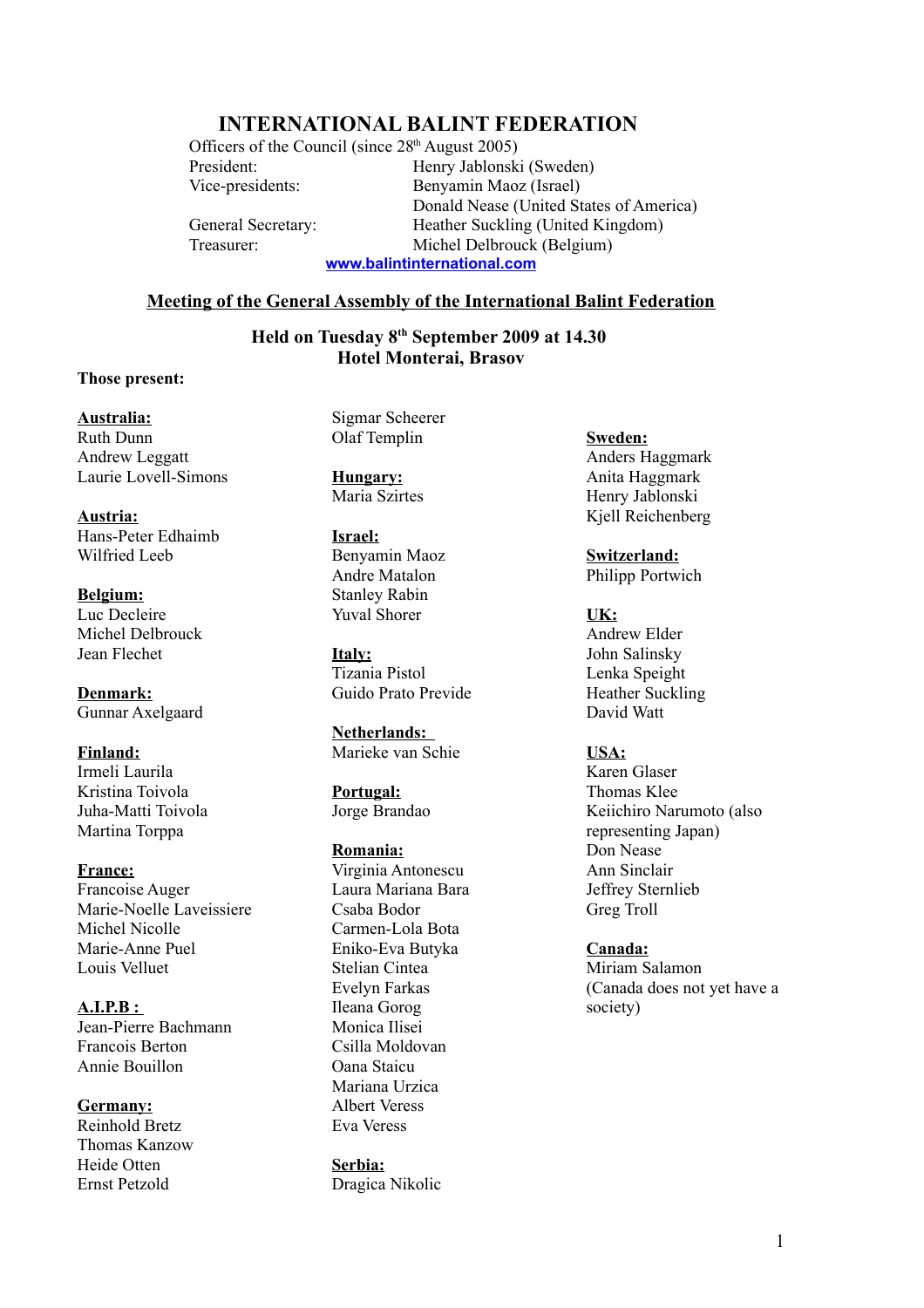# **1. Welcome:**

Henry welcomed everyone to the General Assembly meeting.

# **2. Apologies:**

These were received from John Barton, Kornelia Bobay, Mario Carli, Andrew Dicker, Helena Nielsen, Tatiana Popovic, Vladimir Vinokur (Russia), Natase Vranjes and Sotiris Zalidis.

# **3. Minutes of Council meeting 19th April 2009 in Chicago (previously circulated):**

It was agreed that these were a correct record.

## **4. Matters arising that do not appear elsewhere on the agenda:**

There were none.

## **5. Report from the Board:**

• **Henry** said that it had been an intense half year co-operating with **the Organising Committee of the Romanian Balint Society to organise this congress**. As Co-ordinator of the Scientific Committee he had worked closely with the other members, Michel Delbrouck, Don Nease, Ovidiu Popa-Velea, Paul Sackin, John Salinsky, Almos Trif and Albert Veress to ensure the high standard of presentations and papers. He particularly thanked the members who had advised individuals on the content of the papers, edited them and corrected the English.

He reported that unfortunately, the **Muradif Kulenovic School of Balint in Dubrovnik** that usually takes place annually in June, had been cancelled at the last minute. Henry expressed sincere hope that these stimulating meetings in Dubrovnik will be resumed. However, being in the region, he took the opportunity to visit **Belgrade** where he was made very welcome by the **Serbian Balint Society**. He participated in a rewarding Balint Study Day with 40-50 participants. The Serbian Society had invited the Secretary of Public Health for the Belgrade area, herself a doctor, who was introduced to Balint for the first time, and participate in the fishbowl group. After 15 minutes of confusion she understood the idea of this kind of group discussion and the benefit of it. Henry was impressed by the sophisication of the doctors and the high level of Balint work. He brings greetings from the Serbian Society and is delighted to welcome two members, Dragica Nikolic and Mara Vucurevic to this congress.

- **Don** explained that as he would be speaking to several agenda items, he did not have a separate report.
- **Benyamin** said the Board had worked well as a team and that each night he found many emails from members of the Board, emphasising the close teamwork. He thanked Heather for her hard work in facilitating this.

Benyamin asked all members of the IBF **to promote Balint ideas and Balint work in the national and international professional organisations** to which they belong. He said WONCA is very important but not enough and he would like to promote Balint in other organistions, for example **the World Organisation of Mental Health.**

## **6. Treasurer's report:**

• **Michel** firstly spoke about his **visit to Brasov in March 200**8 when he had led **a workshop on Leadership Training** and also been able to have preview of the Congress facilities.

He then spoke to **the Accounts of the IBF.** He was grateful that, at last, all the member societies had paid their fees. The total income for the year was **11,000 Euros** and the finances are in a healthy state. He reminded us that there are still outstanding expenses to be paid (for example the travel expenses of the Ascona prize-winners, the website and the expenses incurred by a Balint presence at WONCA).

He also explained that the Board has asked him to use some funds to **seek legal advice to ensure that the IBF retains its status of a non-profit making organisation so that it is not liable for tax**. (The situation varies from country to country, even within the EU.)

The Accounts will be circulated with these minutes.

On behalf of the meeting **Henry thanked Michel** for all his work and in particular for the way in which he had organised the IBF funds in the light of the global recession. Thanks to his excellent management there had been no loss of capital.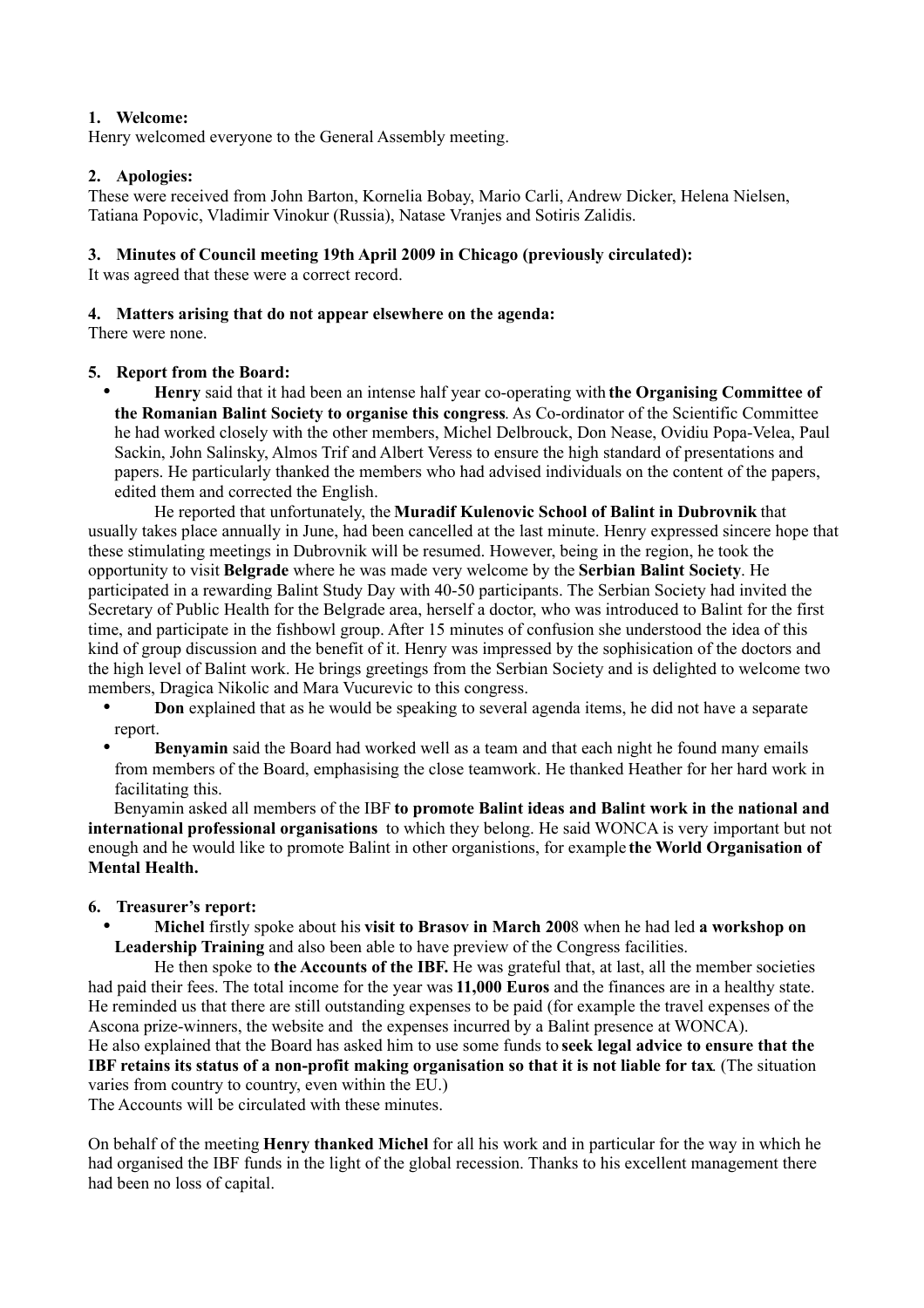# **7. Secretary's report:**

# **a. Membership:**

Heather said that there are now 20 national Balint societies recorded as members of the IBF on the website and one individual member from Norway. Unfortunately the Polish and Hungarian Balint Societies lost their membership because, in spite of numerous reminders they failed to pay the full amount of the required fee before the (extended) deadline. However, she said that the fees have now been received (since the deadline) and so their membership has been restored and they will appear on the website when it is updated at the end of October.

Heather said that there had been enormous difficulty in collecting the fees from some members. This is frustrating, time-consuming and unfair to those who pay on time. The Board has decided to take a tough line so that in future those who have not paid *within 2 months of the due date* will be removed from the list of members and their representatives will be removed from the mailing lists.

# **N.B. The 2010 fees are due before 1st March 2010**

**Action: All Treasurers (& other Officers)**

Any society which is removed may re-apply by submitting a new application and fulfilling the criteria of membership (including payment of the required fee.)

She reminded the meeting of the agreed criteria.

- **b. Criteria of membership:**
	- **Payment of the required fee**
	- **Have an Ethical Code**
	- **Have a system for the Accreditation of Leaders;**

Heather has requested updated information about Leadership Accreditation from each society, please send it to her, *in English***,** *before 31st December 2009***.**

### **c. Reports from National Societes:**

As the Council agreed in Chicago, each society will now be required to submit an annual report (not twice yearly as previously). It is up society to decide when to write the report, but the latest one will be requested by the Secretary in the Spring each year and then distributed before the Council meeting. These help us to keep in touch with each other and disseminate ideas.

## **d. Communication with the membership:**

Heather continues to try and maintain an up-to-date list of contacts, but this is not easy, there are more than 100 on the list.

She asked the meeting to check the details of the email addresses of your society's officers on the list that was circulated and to amend them where necessary.

She emphasised that :

- *if you receive communications from the IBF and you are no longer in office, please pass on the information to your successors*
- *When you receive an email it is your responsibility to disseminate the information to your members.*

## **e. The new IBF Board:**

The new Board will take over after this meeting. This year the whole board has stood for re-election and is unopposed, so there has been no need for a vote.

# *The present Board will continue in office for a further 2 years.*

## **8. Appointment of Officers:**

The Secretary followed the Election Procedure and requested nominations. The only nominations received were for the present board so no election was necessary this year. However, according to the Statutes, Board members (apart from the Treasurer and Secretary) *must* stand down after 2 terms (4 years).

### *Elections will be necessary in 2011.*

The Treasurer has agreed to stay on if we wish and is permitted to do so by the Statutes, but other nominations for the post of treasurer can be made.

Heather has decided to stand down as Secretary in 2011.

Therefore, in 2011, it will be necessary to elect the President, two Vice- Presidents and a General Secretary. The elections will take place in the Spring of 2011 (by email) and the Secretary will send out the information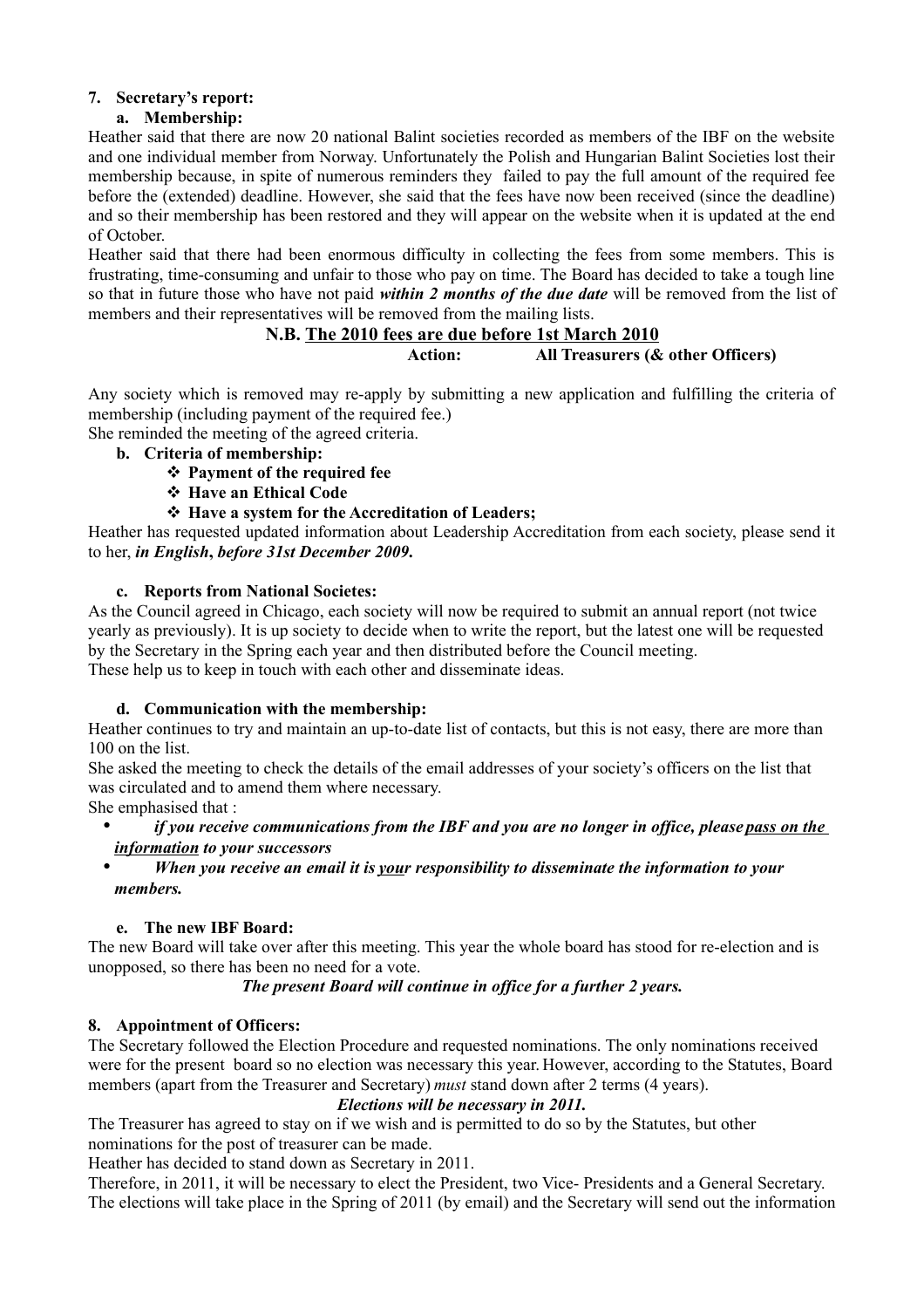early that year. (A copy of the Election Procedure will be circulated with these minutes.)

## **9. Wonca 2009 (Basel):**

The International Balint Federation will be represented in Basel by Henry Jablonski, Marie-Anne Puel and Dorte Kjeldmand. The IBF's proposal was accepted and was originally allocated 60 minutes for a presentation and another 60 minutes for a demonstration. However, the WONCA organisers then reduced the time so there will be only 60 minutes in total. The IBF is very grateful to Philipp Portwich who promoted the Balint workshop and prepared the way.

Balint work is especially relevant to the theme of the congress: "Uncertainty and Complexity in General Practice"

The Board feels that this is an excellent way to promote Balint work and appeals to everyone who has connections with international organisations to raise awareness of Balint work with them.

Henry had proposed co-operation with the Vasco da Gama movement for the WONCA workshop. There had been some resistance, but he hoped that they would be able to make contact with their representative in Basel.

Dragica Nikolic suggested that the EGPRN might be a good contact. This is a research network that comes under the auspices of EURACT. It is due to meet again in October. It was agree that if she has contacts there it would be very helpful.

The next large WONCA meeting in 2011 will be held in Mexico and the IBF hopes to have a significant presence ther. This could be helped by the fact that Don Nease knows the President of WONCA. **Action: All**

## **10. Proposal for International Leadership Conferences:**

Following the proposal in Chicago, the Board is asking for a small group to organise leadership conferences. It suggests that they research what individual societies are doing at present and then organise a conference to exchange ideas and suggest methods of leadership training.

This group consists of: **Andre Matalon, Heide Otten, Andrew Elder and Michel Delbrouck.** It was felt that a small group would be more effective at this stage, but if anyone else would like to be involved, please contact the group members.

The IBF has allocated an initial budget of 2000 Euros.

The Leadership Group is to report at the next Council meeting in Gurlitz.

**Action: Andre, Heide, Andrew and Michel**

## **11. EURACT (including progress of Vasco da Gama}:**

Heide reported that she had had no contact with EURACT.

Marie-Anne said that those attending the WONCA meeting in Basel should be able to contact the EURACT and EGPRN representatives there.

**Action: Marie-Anne, Henry and Dorte**

### **12. Nordic Conference:**

Gunnar reported that there had been a symposium about Balint at the Copenhagen meeting. There was an audience of about 30, including the President of the Royal College of General Practitioners. Unfortunately there was no official Balint group, but in the afternoon a group did take place and included John Nessa from Norway (an IBF member) who is trying to set up a Norwegian Balint Society. The meeting thanked the Danish Society for organising the Balint activities at the Congress.

## **13. Ascona awards:**

Ernst was delighted that this year's three prizewinners were present at this congress. 16 papers had been submitted from 6 countries.

It is planned to publish a book of the prizewinning essays over the years together with the best of those which had not received a prize.

A suggestion was made that all the students who submitted an essay should receive a certificate. This led to considerable discussion and some felt that this would devalue the prize and so it was agreed that nonprizewinning essays of a high standard could be awarded a certificate of merit – or something similar. The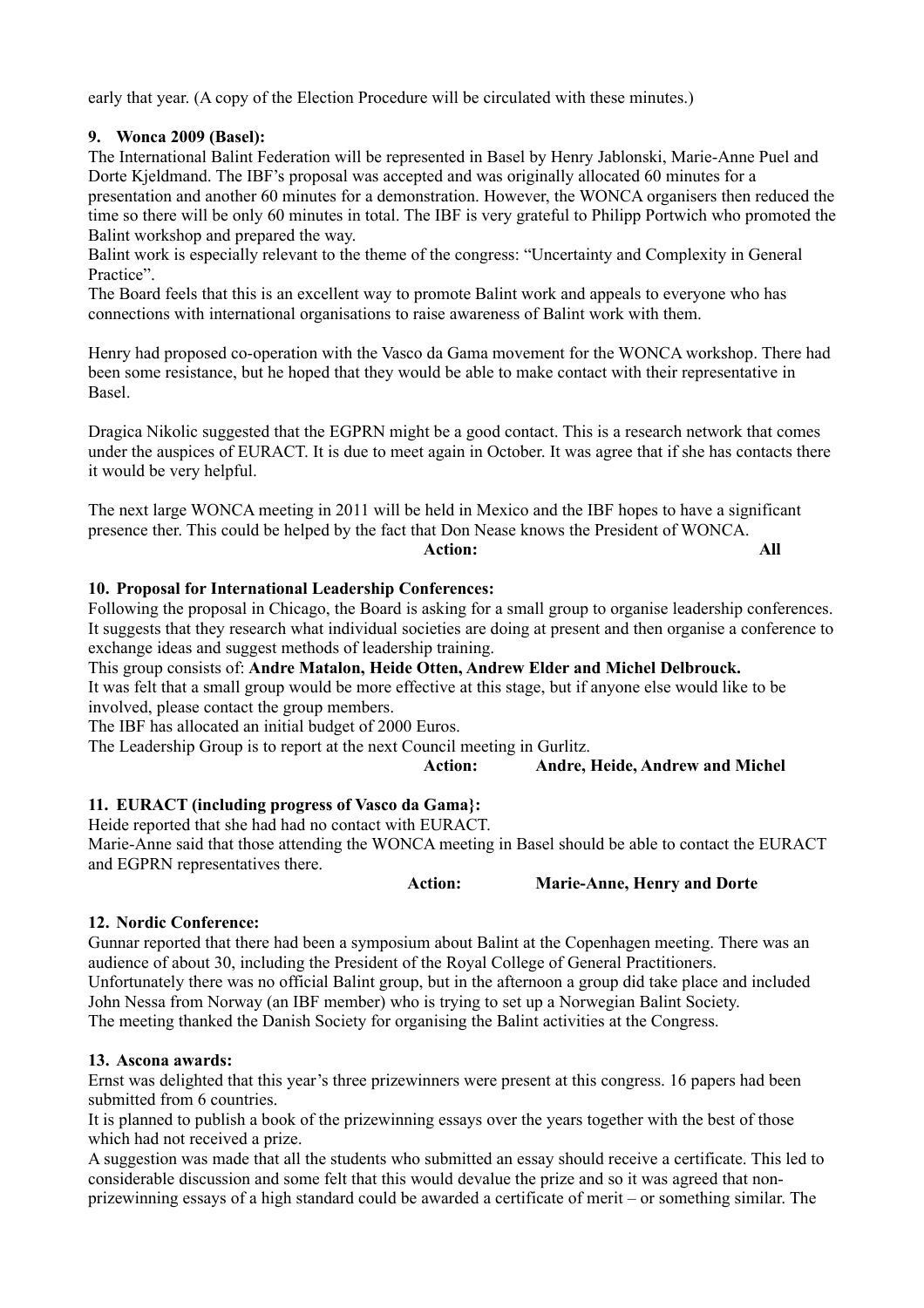meeting suggested that the Ascona Board should consider this suggestion.

**Action: Ascona Board**

Andre and Ernst are drawing up a list of all the previous winners.

Lenka suggested that it would be interesting to follow up the winners and see how their careers had developed. It was suggested that she might like to initiate such a project.

**Action: Lenka**

# The next Ascona prize will be awarded in 2011 at the 17th International Balint congress. *The deadline for submissions is 31st December 2010*

The secretary will send out a flier shortly and asks everyone who has contact with students to circulate the information.

# **Action: All**

**14. e-international Balint Journal:**

Marie–Anne reported that in order to facilitate its use the e-journal will be divided into seven parts:

- i. Abstracts
- ii. Full articles by Balintians
- iii. References to useful articles
- iv. News from the Translation Advisory board
- v. Proceedings of International Balint Congresses
- vi. Reports of the National Societies
- vii. List of international congresses of interest to Balintians.

Marie-Anne was pleased to report that she has editorial assistance from Marieke van Schie.

They may need a budget and will apply to the IBF Board if this is so.

**Action: Marie-Anne and Marieke**

### **15. Progress of the Comprehensive list of Balint books and Articles:**

The group charged with this task consists of Don Nease, Leonie Sullivan (who has already compiled her own list), John Salinsky and Stanley Rabin.

They have set up an on-line database and are beginning the work of of loading reference data into it. Each reference will have a brief annotation provided by one of the group. Articles from some journals (including the British one) will be published in full.

Don emphasised that they also welcome the inclusion of articles in languages other than English. Henry reminded the meeting of the journals of the French, Belgian, German and Romanian societies. The secretary will inform all those on her contact list when the database goes live.

**Action: Don and Heather**

## 16. **Translation Advisory Board:**

Don reminded the meeting that it is the Translation Advisory Board, it *advises* the IBF Board about funding for translation. He explained that requests for funding could only be considered if they were received in writing (email) and included a budget and the amount of money required.

Several people had asked for funding but without a formal request being made.

Applications for funding should be sent to Don Nease [dnease@umich.edu](mailto:d.nease@umich.edu)

## **17. Website for the International Balint Federation:**

The IBF website is updated twice a year, after each Council meeting. Please send Henry information that you wish to be included, in particular details about national conferences.

The next update will be in October.

# *The deadline for submissions is 10th October 2009. Submissions*  **Action: All**

## **18. Council meetings:**

The German Balint Society has invited the IBF Council to hold its next meeting in Germany.

It will take place in **Gorlitz on 29th May 2010.** Gorlitz is on the German-Polish border with part of the city in each country, so the meeting is to be held in association with the Polish Balint Society.

The meeting will be held during a regional conference **"Quality and Relationship in Medicine"** which will be held from **27th-30th May 2010**.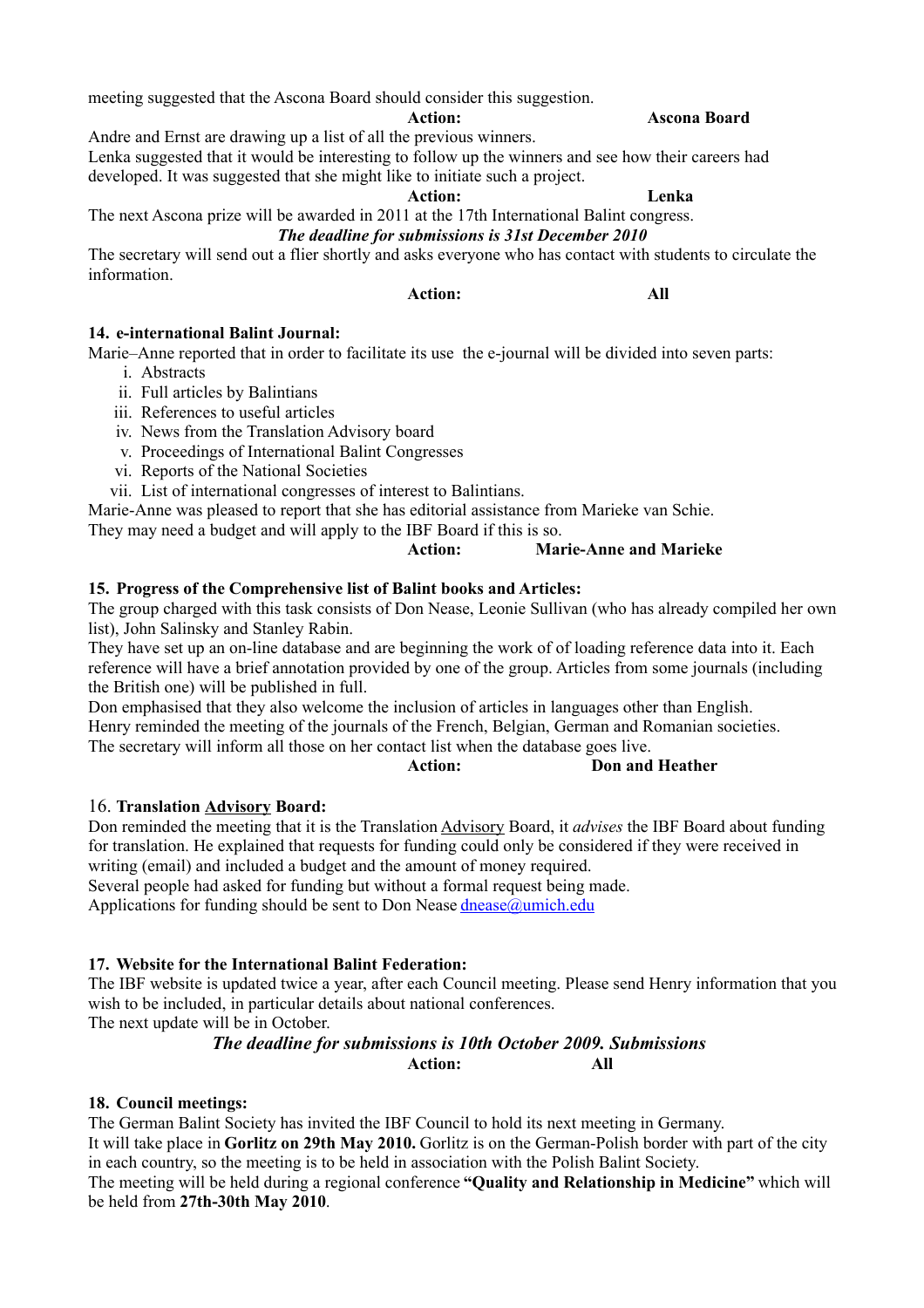The language will be English with written handouts in Polish and participants from the Czech Republic are also expected. The nearest airports are Berlin and Dresden, Gorlitz is approximately one and a half hours by train from Berlin.

Everyone is welcome.

The secretary will circulate more information and an application as soon as it is available.

**Action: Heide and Heather**

The Chair asked for proposals for the following 2 Council meetings, namely Autumn 2010 and Spring 2011. There were two suggestions for each.

| • Autumn 2010 | Salzburg, Austria or |
|---------------|----------------------|
|               | Oxford, UK           |
|               |                      |

• **Spring 2011 Denmark (somewhere in central Denmark)** *or* **Portugal**

The relevant societies were asked to submit information to the Board giving details of proposed dates, activities, transport and costs.

# **Action: Austrian, UK, Danish and Portuguese Balint Societies**

### **19. 17th International Balint Congress 2011 in United States:**

Ann Sinclair, President of the American Balint Society confirmed the proposal made by the ABS in Chicago and said they were delighted to host the next International Balint Congress in the United States. They have chosen Philadelphia, Pensylvania where there is much Balint activity. It is an attractive and historic city within easy reach of New York and Washington DC. The Organising Committee consists of Ann Sinclair, Jeff Sternlieb – the President-elect, Karen Glaser, Tom Klee, Katy Margo and Don Nease.

The meeting heard this news enthusiastically and look forward to hearing more detail in Gorlitz.

### *From Transylvania to Pensylvania!*

```
Action: American Balint Society
```
### **20. Timing of Reports from National Societies:**

Heather had alreay mentioned this in the Secretary's Report. The latest available Annual Report from each society will be circulated before the Spring meetings of the Council.

### **Other items:**

i. **Research proposal:** Guido (Italy) was impressed by the paper by Steffen Hafner and colleagues "*Some remarks on the theory and practice of Balint group work in Germany".* He was interested in the effects of the professional background and role of leaders on the group work and proposed an international research project to collect this information from other countries.

Don explained that Ethics Committee approval would be required for such a project and Philipp Portwich (Switzerland) pointed out that each country has a Balint culture of its own, making comparisons difficult.

It was suggested that Guido could contact the German and French societies.

ii. **Leadership Intensive**: Greg Troll (US) reminded the meeting about the Leadership Intensive11th-14th March 2010 in Santa Rosa, California.

Contact Ritch Addison [addisor@sutterhealth.org](mailto:addisor@sutterhealth.org)

iii. **Harvard Program for Refugee Trauma:** Andrew Elder reported that the British Balint Society had been invited to participate in the Harvard Programme for Refugee Trauma

which is interested in using the Balint approach to support primary care and mental health workers in post-conflict countries. David Watt and Andrew Elder had attended a Masterclass' in Orvieto in March 2008 to begin work on this and will be attending a subsequent one in 2010. They hope to report further on this work at the next International Meeting.

- iv. **Tunde Baka (Romania)** formally thanked Michel Delbrouck both for his work with Leadership Training in Romania, and for his invaluable support and constructive criticism of the plans for the International Congress.
- v. **The President** pointed out that although the IBF does not have a Scientific committee, the Board would be pleased to discuss ideas with anyone wishing to embark on research.